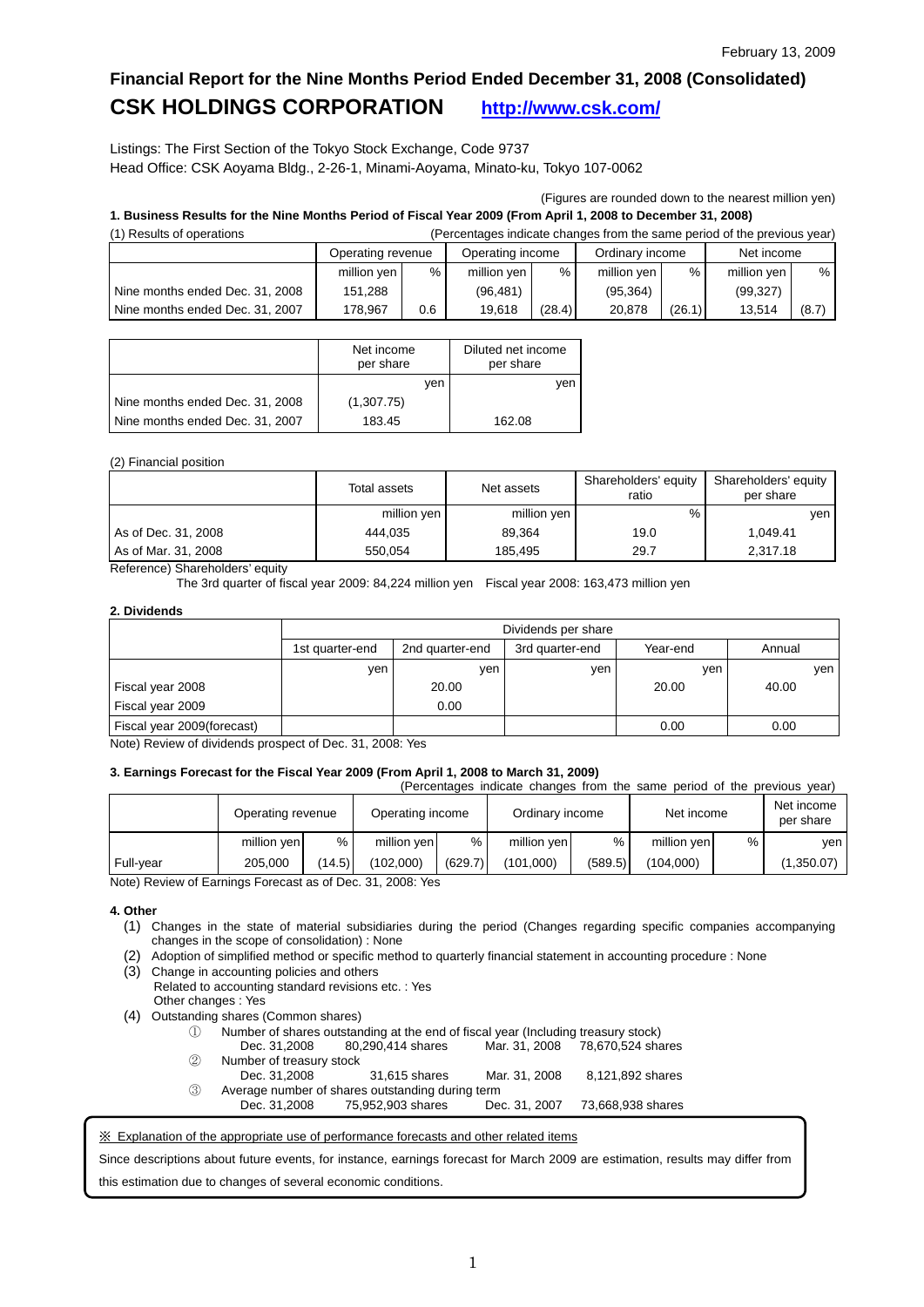### **Consolidated Balance Sheets**

|                                               |                                      | (millions of yen)     |
|-----------------------------------------------|--------------------------------------|-----------------------|
|                                               | Fiscal year 2009                     | Fiscal year 2008      |
|                                               | 3rd quarter<br>(As of Dec. 31, 2008) | (As of Mar. 31, 2008) |
| Assets                                        |                                      |                       |
| <b>Current assets</b>                         |                                      |                       |
| Cash and time deposits                        | 36,934                               | 64,012                |
| Notes and accounts receivable                 | 23,696                               | 31,025                |
| Marketable securities                         | 12,190                               | 11,701                |
| Venture capital investments                   | 4,482                                | 4,166                 |
| Inventories                                   | 8,077                                | 4,888                 |
| Income taxes refundable                       | 3,080                                | 4,999                 |
| Investments related to financial services     | 128,697                              | 198,427               |
| Cash segregated as deposits related to        |                                      |                       |
| securities business                           | 27,963                               | 32,891                |
| Trading assets related to securities business | 12,125                               | 6,824                 |
| Receivables related to margin transactions    | 20,986                               | 46,105                |
| Other current assets                          | 42,791                               | 31,666                |
| Allowance for losses on investment securities | (234)                                | (234)                 |
| Allowance for doubtful accounts               | (83)                                 | (92)                  |
| Total current assets                          | 320,707                              | 436,383               |
| <b>Fixed assets</b>                           |                                      |                       |
| Tangible fixed assets                         | 43,227                               | 34,345                |
| Intangible fixed assets                       |                                      |                       |
| Goodwill                                      | 7,494                                | 779                   |
| Other                                         | 7,795                                | 8,097                 |
| Total intangible fixed assets                 | 15,289                               | 8,877                 |
| Investments and other assets                  |                                      |                       |
| Investments in securities                     | 43,495                               | 49,327                |
| Other                                         | 21,886                               | 22,190                |
| Allowance for doubtful accounts               | (570)                                | (1,070)               |
| Total investments and other assets            | 64,812                               | 70,447                |
| Total fixed assets                            | 123,328                              | 113,670               |
| Total assets                                  | 444,035                              | 550,054               |
|                                               |                                      |                       |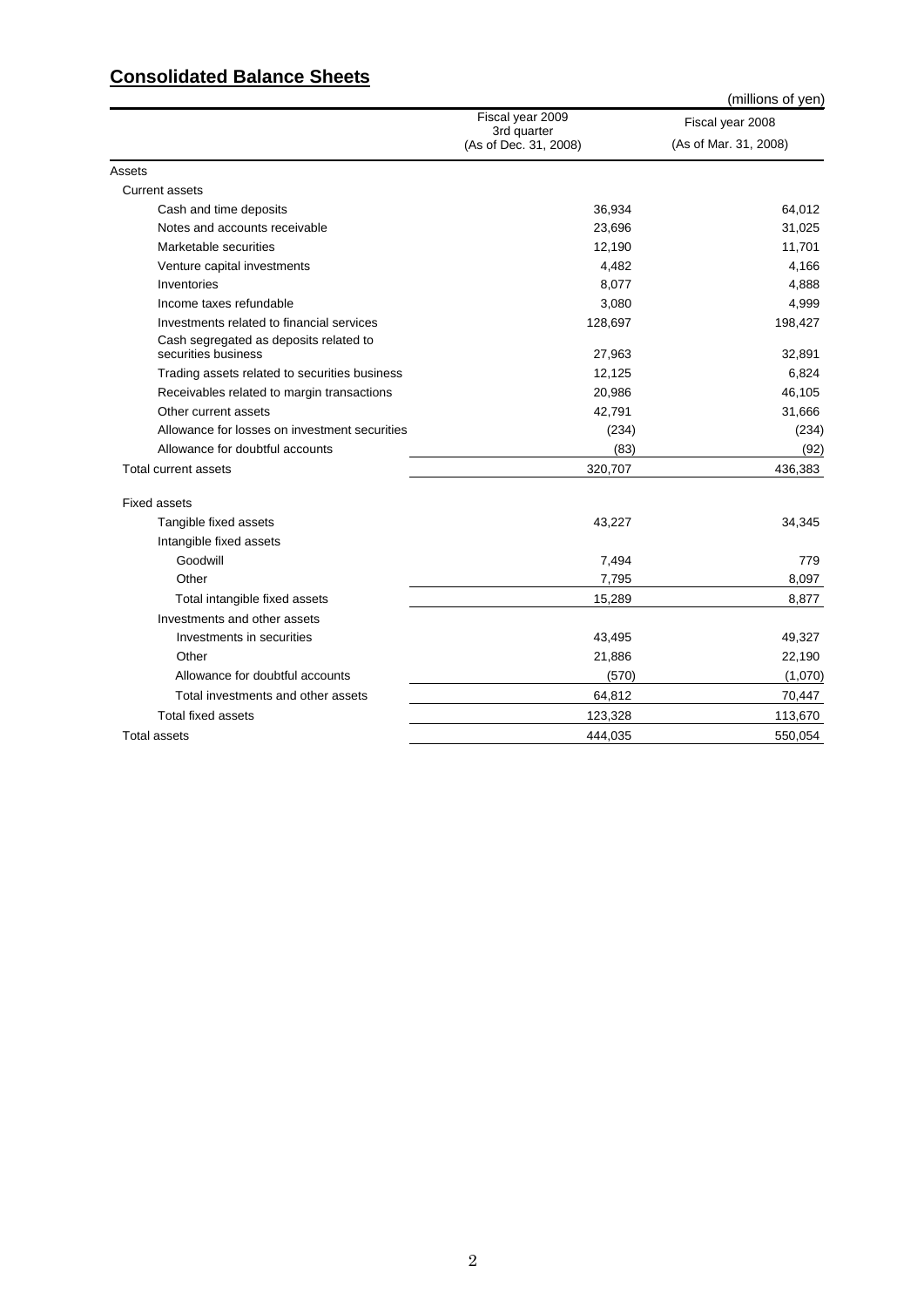|                                                       |                                      | (millions of yen)     |
|-------------------------------------------------------|--------------------------------------|-----------------------|
|                                                       | Fiscal year 2009                     | Fiscal year 2008      |
|                                                       | 3rd quarter<br>(As of Dec. 31, 2008) | (As of Mar. 31, 2008) |
| Liabilities                                           |                                      |                       |
| <b>Current liabilities</b>                            |                                      |                       |
| Accounts payable                                      | 7,822                                | 11,584                |
| Short-term bank loans payable                         | 81,690                               | 69,511                |
| Accrued income taxes                                  | 416                                  | 3,112                 |
| Deposits received of prepaid cards                    | 50,728                               | 46,564                |
| Accrued bonuses to employees                          | 3,337                                | 7,026                 |
| Allowance for anticipated losses on                   |                                      |                       |
| contracts                                             | 1,269                                | 369                   |
| Allowance for loss on cancellation penalty            | 1,811                                |                       |
| Liabilities related to financial services             | 42,761                               | 44,370                |
| Trading liabilities related to securities<br>business | 5,963                                | 2,602                 |
| Payable related to margin transactions                | 12,833                               | 19,323                |
| Deposits received and guarantee deposits              |                                      |                       |
| received from customers related to                    |                                      |                       |
| securities business                                   | 34,903                               | 44,128                |
| Other current liabilities                             | 31,476                               | 35,439                |
| <b>Total current liabilities</b>                      | 275,075                              | 284,033               |
| Long-term liabilities                                 |                                      |                       |
| Corporate bonds payable                               | 20,000                               | 20,000                |
| Convertible bonds payable                             | 56,792                               | 56,792                |
| Long-term bank loans payable                          |                                      | 84                    |
| Accrued employees' retirement benefits                | 371                                  | 341                   |
| Accrued directors' retirement benefits                | 114                                  | 158                   |
| Other long-term liabilities                           | 1,446                                | 1,565                 |
| Total long-term liabilities                           | 78,725                               | 78,940                |
| Statutory reserve                                     |                                      |                       |
| Reserve for financial products transaction            |                                      |                       |
| liabilities                                           | 869                                  |                       |
| Reserve for securities trading liabilities            |                                      | 1,579                 |
| Reserve for financial futures trading                 |                                      |                       |
| liabilities                                           |                                      | 4                     |
| Total statutory reserve                               | 869                                  | 1,584                 |
| Total liabilities                                     | 354.670                              | 364,558               |
| Net assets                                            |                                      |                       |
| Shareholders' equity                                  |                                      |                       |
| Common stock                                          | 73,225                               | 73,225                |
| Capital surplus                                       | 30,763                               | 37,791                |
| Retained earnings                                     | (18, 110)                            | 83,007                |
| Treasury stock, at cost                               | (68)                                 | (31, 614)             |
| Total shareholders' equity                            | 85,809                               | 162,410               |
| Valuation, translation adjustments and other          |                                      |                       |
| Net unrealized gains on securities                    | 81                                   | 1,696                 |
| Net unrealized losses on hedging                      |                                      |                       |
| derivatives                                           | (4)                                  | (7)                   |
| Foreign currency translation adjustments              | (1,661)                              | (625)                 |
| Total valuation, translation adjustments and          |                                      |                       |
| other                                                 | (1,585)                              | 1,063                 |
| Minority interests                                    | 5,139                                | 22,021                |
| Total net assets                                      | 89,364                               | 185,495               |
| Total liabilities and net assets                      | 444,035                              | 550,054               |
|                                                       |                                      |                       |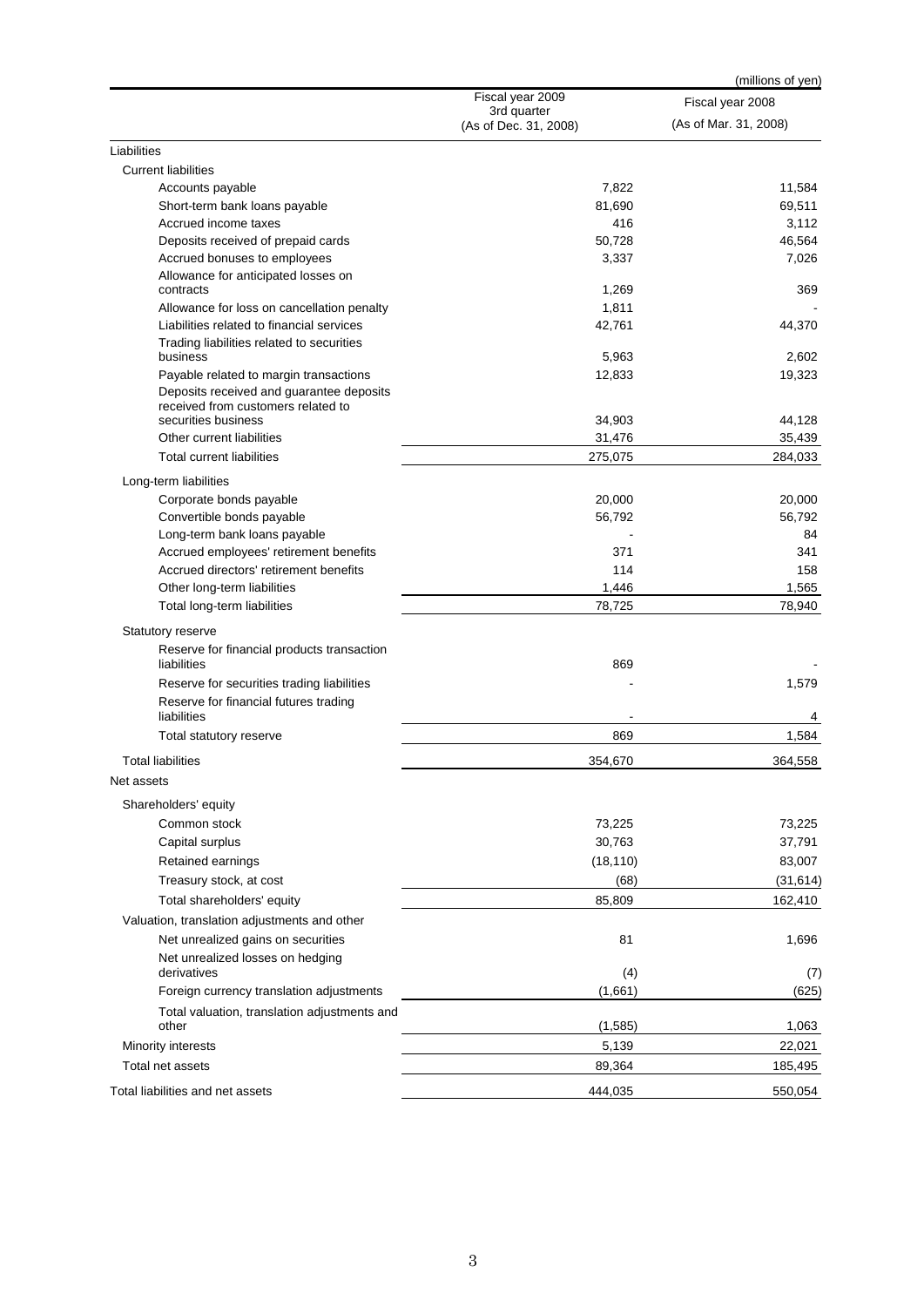## **Consolidated Statements of Income**

|                                                                    | (millions of yen)   |
|--------------------------------------------------------------------|---------------------|
|                                                                    | For the nine months |
|                                                                    | ended Dec. 31, 2008 |
| Operating revenue                                                  | 151,288             |
| Operating costs                                                    | 198,204             |
| Gross profit                                                       | (46, 916)           |
| Selling, general and administrative expenses                       | 49,565              |
| Operating income                                                   | (96, 481)           |
| Non-operating income                                               |                     |
| Interest income                                                    | 86                  |
| Dividend income                                                    | 399                 |
| Hoard profit of prepaid card                                       | 732                 |
| Others                                                             | 840                 |
| Total non-operating income                                         | 2,058               |
| Non-operating expenses                                             |                     |
| Interest expenses                                                  | 12                  |
| Foreign exchange loss                                              | 267                 |
| Provision for accrued employees' retirement benefits               | 195                 |
| Others                                                             | 464                 |
| Total non-operating expenses                                       | 940                 |
| Ordinary income                                                    | (95, 364)           |
| Extraordinary gains                                                |                     |
| Gain from transfer of business                                     | 499                 |
| Reversal of reserve for financial products transaction liabilities | 714                 |
| Others                                                             | 316                 |
| Total extraordinary gains                                          | 1,530               |
| Extraordinary losses                                               |                     |
| Loss on impairment of fixed assets                                 | 2,750               |
| Loss on business restructuring                                     | 1,365               |
| Loss on discontinuing construction of head office                  | 2,495               |
| Others                                                             | 1,791               |
| Total extraordinary losses                                         | 8,402               |
| Income before income taxes and minority interests                  | (102, 236)          |
| Income taxes : Current                                             | 1,820               |
| Income taxes: Refund                                               | (717)               |
| Income taxes : Deferred                                            | (4,048)             |
| Total income taxes                                                 | (2,945)             |
| Minority interests                                                 | 36                  |
| Net income                                                         | (99, 327)           |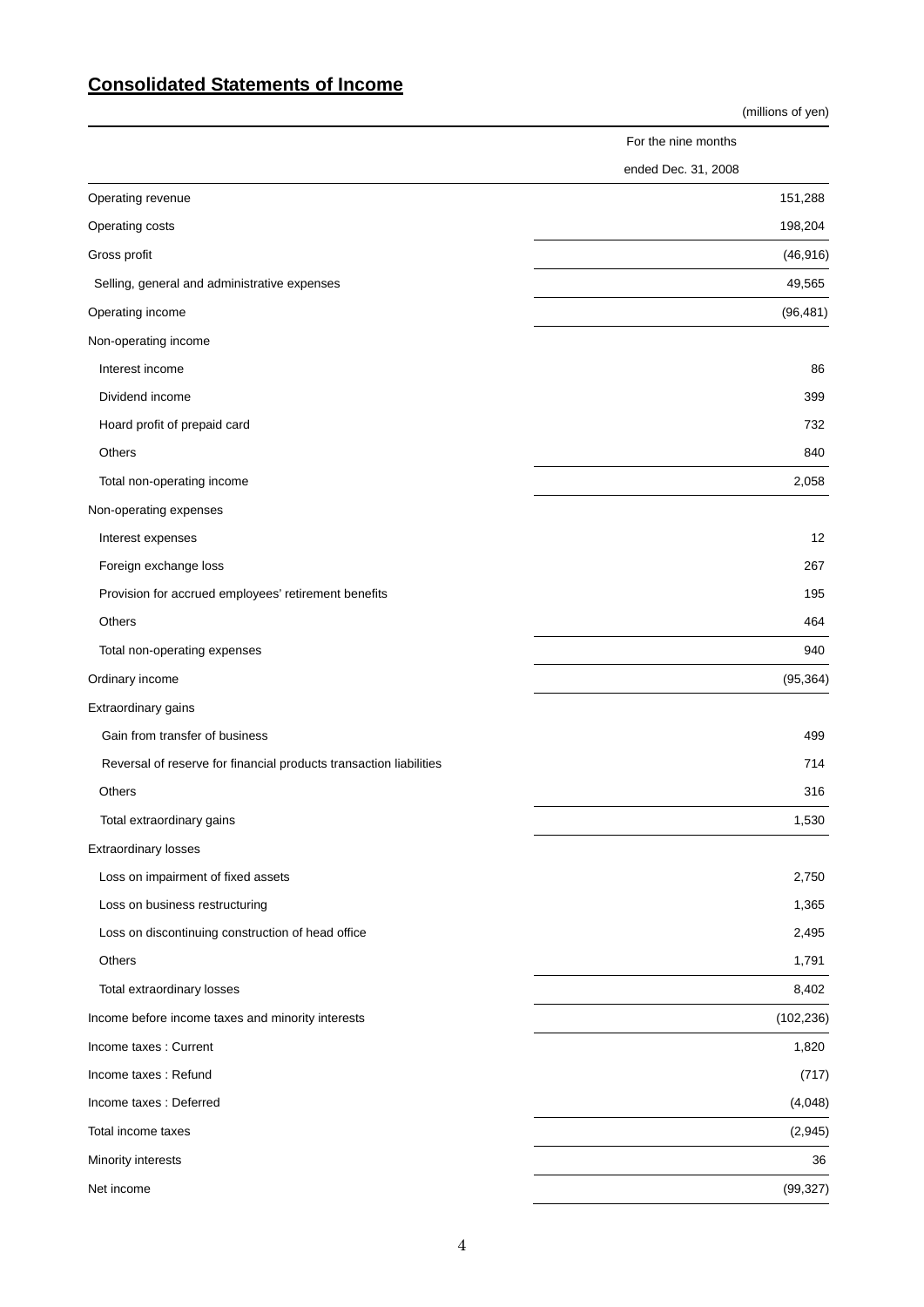# **Consolidated Statements of Cash Flows**

(millions of yen)

For the nine months ended Dec. 31, 2008

| Cash flows from operating activities                                                    |            |
|-----------------------------------------------------------------------------------------|------------|
| Income before income taxes and minority interests                                       | (102, 236) |
| Depreciation                                                                            | 5,063      |
| Loss on impairment of fixed assets                                                      | 3,050      |
| Amortization of goodwill                                                                | 992        |
| Increase (decrease) in allowances and decrease (increase) in prepaid pension costs      | (907)      |
| Increase (decrease) in reserve for financial products transaction liabilities           | (714)      |
| Interest and dividend income                                                            | (1,635)    |
| Interest expenses                                                                       | 1,368      |
| Decrease (increase) in accounts receivable                                              | 7,328      |
| Decrease (increase) in inventories                                                      | (3, 188)   |
| Increase (decrease) in accounts payable                                                 | (3,702)    |
| Increase (decrease) in deposits received of prepaid cards                               | 4,163      |
| Decrease (increase) in venture capital investments                                      | (500)      |
| Decrease (increase) in investments related to financial services                        | 64,658     |
| Increase (decrease) in liabilities related to financial services                        | 2,797      |
| Decrease (increase) in cash segregated as deposits related to securities business       | 4,928      |
| Decrease (increase) in trading assets related to securities business                    | (5,300)    |
| Decrease (increase) in receivables related to margin transaction                        | 25,118     |
| Decrease (increase) in loan secured by securities                                       | (3,070)    |
| Increase (decrease) in trading liabilities related to securities business               | 3,361      |
| Increase (decrease) in payables related to margin transactions                          | (6, 489)   |
| Increase (decrease) in deposits received and guarantee deposits received from customers |            |
| related to securities business                                                          | (9,224)    |
| Other, net                                                                              | 2,955      |
| Subtotal                                                                                | (11, 181)  |
| Interest and dividends income received                                                  | 1,693      |
| Interest expenses paid                                                                  | (1, 231)   |
| Income taxes paid                                                                       | (1, 568)   |
| Net cash provided by (used in) operating activities                                     | (12, 287)  |
| Cash flows from investing activities                                                    |            |
| Decrease (increase) in time deposit, net                                                | 587        |
| Net proceeds from sales and purchases of marketable securities                          | 4,552      |
| Purchase of property and equipment                                                      | (12, 413)  |
| Purchases of intangible assets                                                          | (5, 560)   |
| Purchases of investments in securities                                                  | (9,282)    |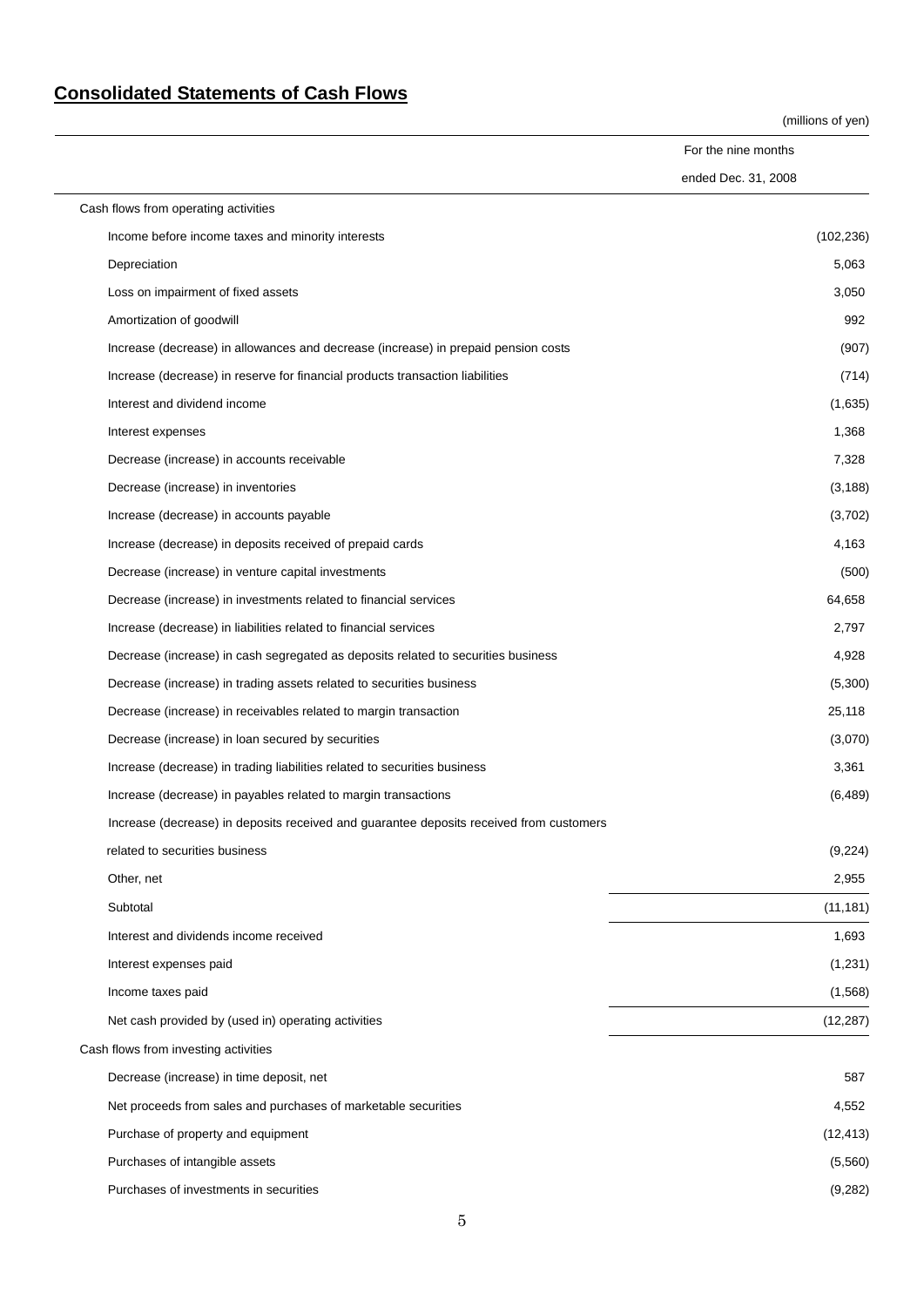| Proceeds from sales of investments in securities                       | 5,900    |
|------------------------------------------------------------------------|----------|
| Other, net                                                             | 135      |
| Net cash provided by (used in) investing activities                    | (16,080) |
| Cash flows from financing activities                                   |          |
| Increase (decrease) in short-term bank loans and commercial paper, net | 3,200    |
| Cash dividends paid                                                    | (1, 412) |
| Other, net                                                             | (80)     |
| Net cash provided by (used in) financing activities                    | 1,707    |
| Effect of exchange rate changes on cash and cash equivalents           | (399)    |
| Net increase (decrease) in cash and cash equivalents                   | (27,060) |
| Cash and cash equivalents, at beginning                                | 59,200   |
| Cash and cash equivalents, at end                                      | 32,139   |